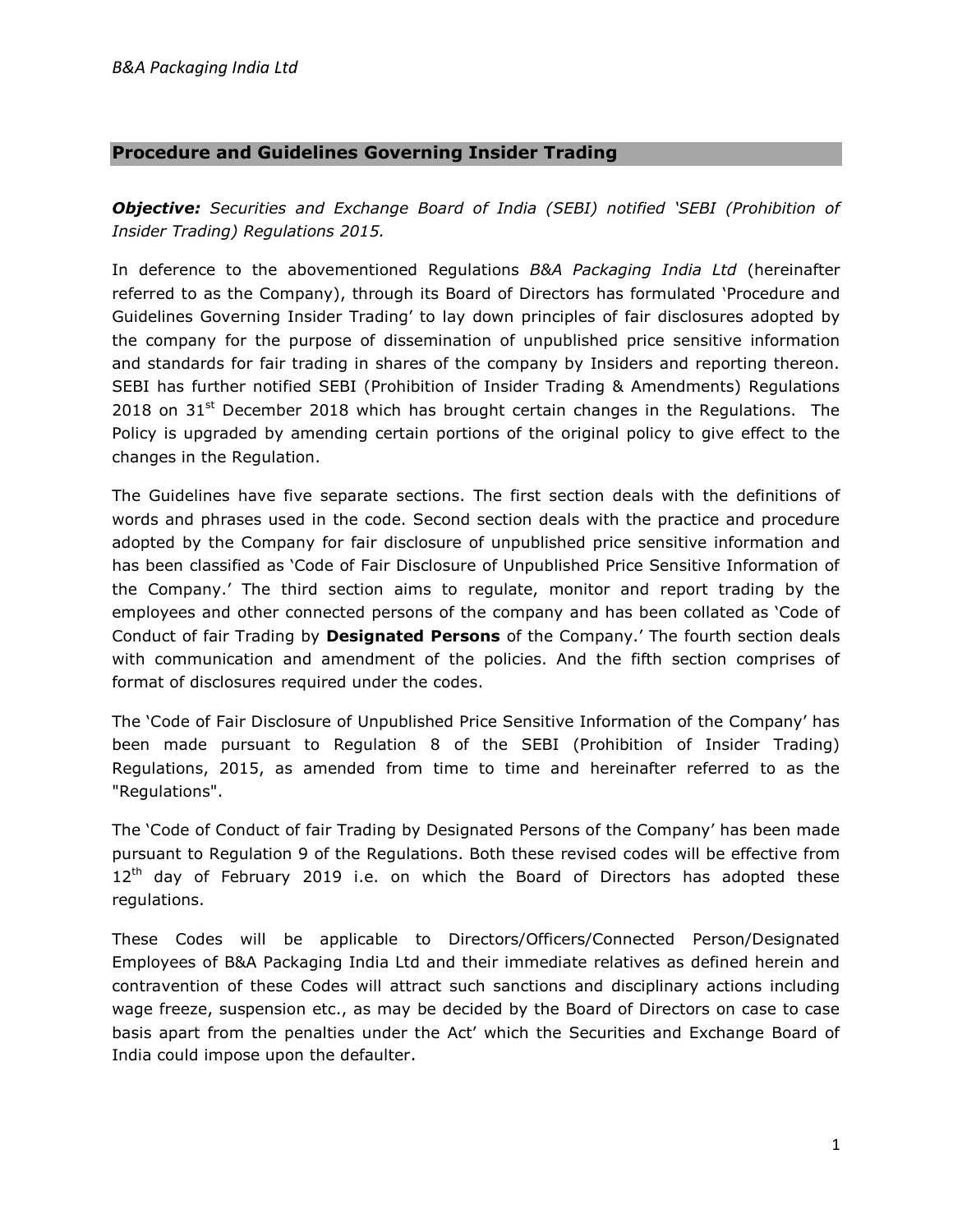# I. Definition

(i) "Act" shall mean Securities and Exchange Board of India Act' 1992.

(ii) "Board of Directors" means Board of Directors of B&A Packaging India Ltd as constituted from time to time which will include any of its committees.

(iii) "Companies Act" shall mean Companies Act' 2013.

(iv) "Compliance Officer" means the Company Secretary for the time being of the Company or the Officer appointed by the Board of Directors of the Company for the purpose of these Codes and the Regulations.

(v) "Connected Person" means any person who is or has during six months prior to any concerned act has been associated with the company directly or indirectly, in any capacity which allows such person access to unpublished price sensitive information or is reasonably expected to allow such access. This will include officials and offices of professional firms such as Auditors, accountancy, secretarial and law firms, credit rating agencies, analysts, etc., advising the company. All promoters of the company and promoters who are individuals or investment companies for intermediaries or judiciaries are deemed to be connected persons.

(vi) "Designated Employees" shall mean all employees comprising of the top three tiers of the Company's management, all employees in the Finance, Secretarial and Legal Departments of the company and group companies and such other employees who may be

so designated, from time to time, by the Company for the purposes of this Code and who may be able to have access to any 'price sensitive information' as defined in this Code or the Regulations. Top three tiers of the Company's management shall mean and include Directors, Executive Directors and departmental heads of finance, secretarial, legal, and production.

(vii) "Generally available information" shall mean all information of the company and its securities which are not unpublished and are accessible to the general public on a nondiscriminatory basis. This will include published price sensitive information by the company and any report or news concerning the company or its securities published in any print or electronic media by a person other than the company or its agents.

(viii) "Immediate relative" means a spouse, parent, sibling and child of a Director, officer, designated employee or connected person of the company, any of whom is either dependent financially on him or consults him in taking decisions to trade in securities.

(ix) "Investor Relations Officer" means a senior officer of the company who has been designated as such by the Board of Directors for the purpose of dealing with the dissemination of information and disclosure of unpublished price sensitive information.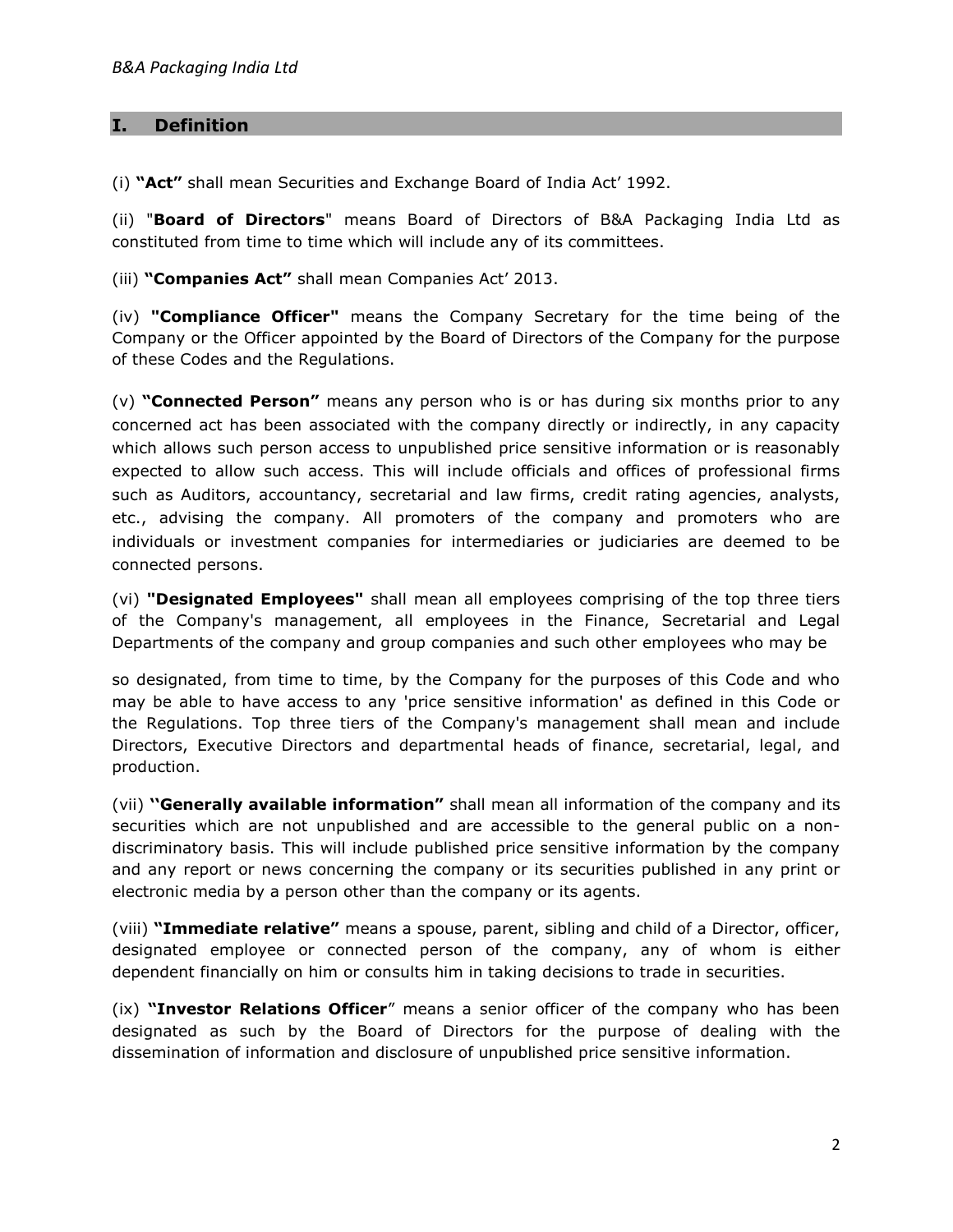$(x)$  "Insider" means any designated employee or a connected person or an immediate relative who is in possession of or having access to unpublished price sensitive information.

(xi) "Officer of the Company" means any person as defined in Clause (59) of Section 2 of the Companies Act.

(xii) "Price Sensitive Information" means information pertaining to the Company or its securities, which affects or is likely to materially affect the price of securities of the Company. Explanation: The following shall be deemed to be price sensitive information:- Periodical financial results of the Company; Intended declaration of dividends (Interim and / or Final); Issue of Securities or Buy-back of Securities; Any major expansion plans or execution of new projects; Amalgamation, merger or takeover; Disposal of the whole or substantial part the whole of the undertaking; changes amongst key managerial personnel;

(xiii) "Securities" shall mean Equity (Ordinary) Shares for the time being and all other securities of the Company to be issued from time to time and listed /to be listed in any Stock Exchange.

(xiv) "Stock Exchange" shall mean Bombay Stock Exchange Ltd for the time being or any such stock exchange which is recognized by the Central Government or SEBI under Section 4 of Securities Contracts (Regulation) Act, 1956, where any security of the company gets listed.

(xv) "Takeover regulations" shall mean the SEBI (Substantial Acquisition of Shares and Takeovers) Regulations, 2011 and any amendments thereto.

(xvi) "Trade or Trading" shall mean buying, selling, dealing, subscribing or agreeing to buy, sell or deal in any securities of the company. However, trade will not constitute off market transfers or transmissions due to execution of a gift or pursuant to orders of a court.

(xv) **"Trading Window"** means a trading period for trading in the Company's Securities as specified by the Company from time to time. All days shall be the Trading Period except those days specified in this Code hereunder.

(xvi) "Unpublished Information" means information pertaining to the Company or its securities which is not published in any print or electronic media and otherwise not made available to general public on a non-discriminatory basis by the Company or its Agents.

Words and phrases not specifically defined herein shall have the same meaning as defined under the Act, Companies Act, and the Regulations as amended from time to time.

# II. Code of Fair Disclosure of Unpublished Price Sensitive Information of the Company

**1.** No employee or officer or connected person of the company who is in possession of any price sensitive information shall communicate, provide or allow access to such information to any other person including other employee or officer or connected person who generally or reasonably is not expected to require such information for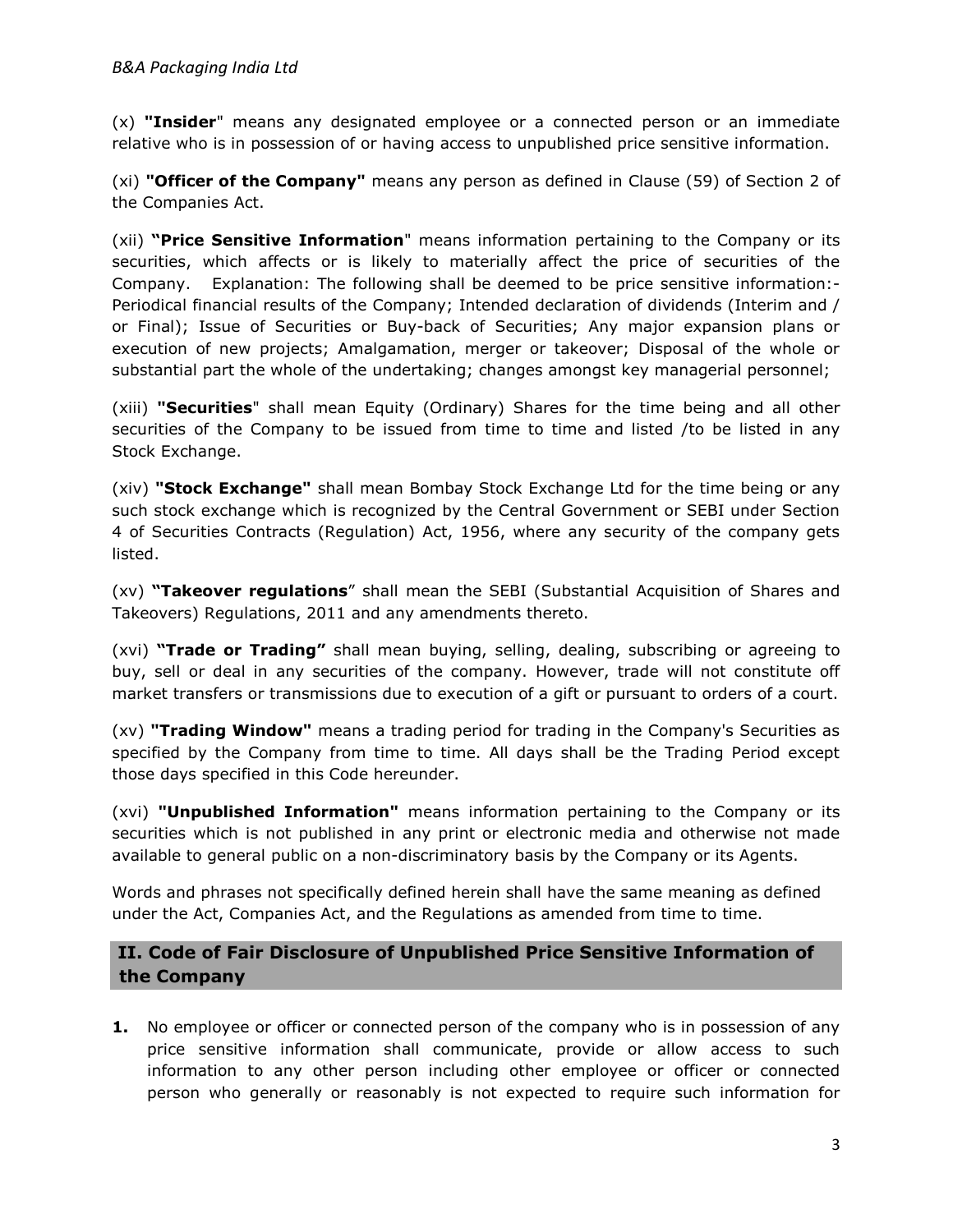performance of his duties, except with the express permission of the Investor Relations Officer. However, such price sensitive information could be shared by such employee or officer or connected person for furtherance of legitimate purposes, performance of duties or discharge of legal obligations.

The legitimate purpose shall mean sharing of unpublished price sensitive information in the ordinary course of business by an employee or officers or connected person of the company with partners, collaborates, lenders, customers, suppliers, merchant bankers , legal advisers, auditors, insolvency, professionals, or advisor or consultants provided that such sharing do not evade the prohibition of the Regulations. The employee, officer or connected person shall give due notice to the person receiving such price sensitive information to maintain confidentiality of such information.

- 2. No employee or officer or connected person shall acquire or solicit any price sensitive information from any employee or officer or connected person unless required for performance of his duties.
- **3.** The price sensitive information of the company should be handled as 'Need-to-Know' basis and access to confidential information is strictly restricted to those who have a proper requirement for the information consistent with his job-content. For this, information barriers ('Chinese Walls') which are designed to restrict information flows between different departments of the company is essential so that information can be used by only relevant personnel without any conflict of interest. For this purpose the company has in place a secure and confidential database systems maintained within the company where only authorized personnel could access the relevant information. Further any secondary or tertiary report containing price sensitive information could be forwarded and used by any other department only with the authorization of the concerned departmental head. Further, workstations of employees of the secretarial, finance and legal department are separated from other departments to prevent encroachment of information.
- 4. The investor relations officer shall cause to make a clear demarcation between the generally available information and protected information of the company and inculcate among the employees dealing with price sensitive or protected information a sense of confidentiality. The investor relations officer shall cause to identity information channels within offices of all designated employees and workstations dealing with price sensitive or protected information and shall put a system to avoid any unauthorized access to all information. The investor relations officer shall cause to take such steps as are necessary to preserve the confidentiality of price sensitive information of the company unless published. The Board of Directors in consultation with the company secretary shall ensure that a structured database is maintained containing the names of such persons or entities as the case may be with whom information is shared under the regulations along with Permanent Account Number or any other identifiers authorized by law. Such database shall be maintained with adequate internal controls and others such as time stamping and audit trials to cause non-tampering of the database. The designated persons shall be required to disclose such information as required to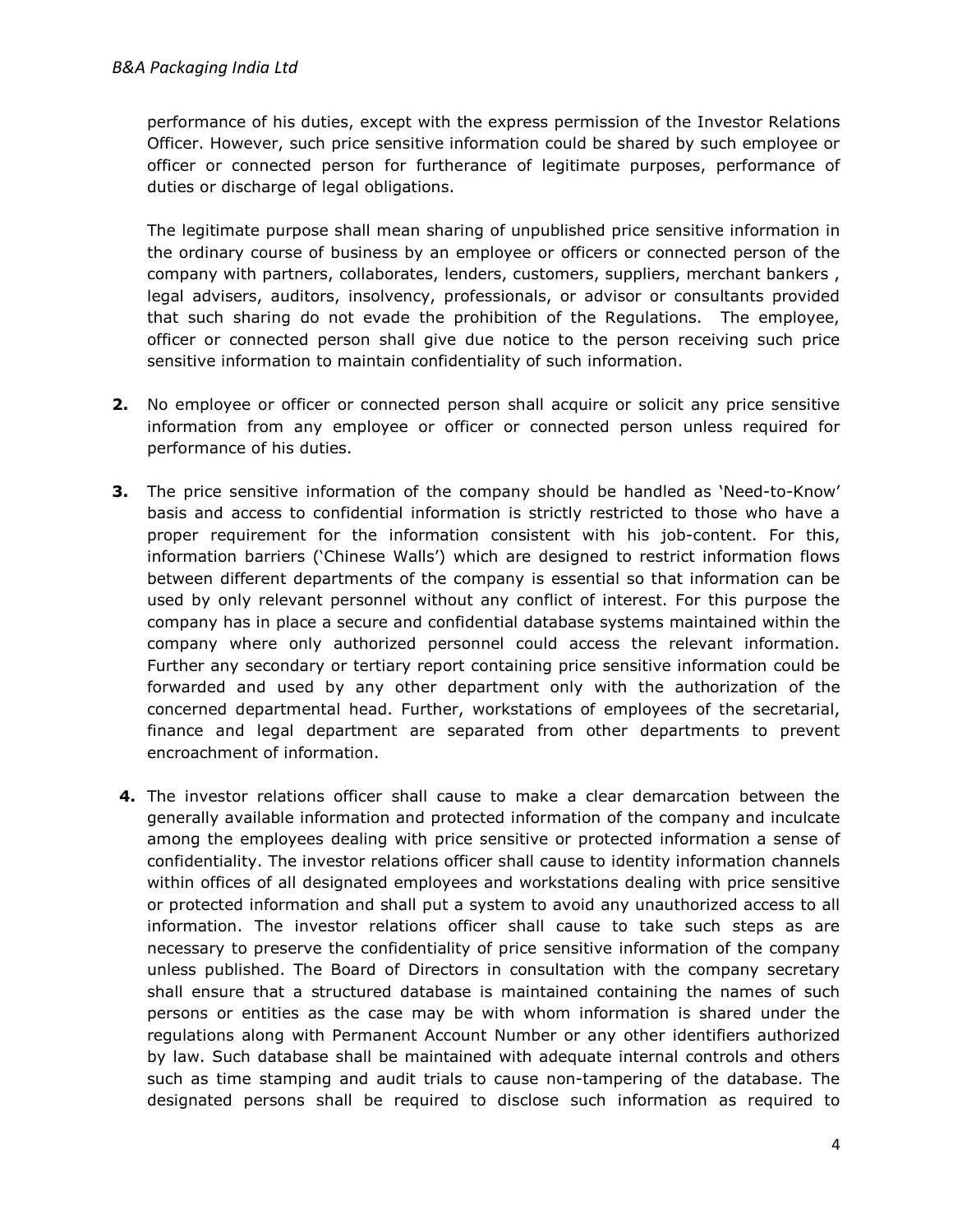disclose such information as required by this provisions for the purpose of maintenance of the database. The Board of Directors shall cause a confidentially agreement be signed or proper notice be served to all employee and persons who have access to unpublished price sensitive.

- 5. All designated employees should maintain absolute confidentiality on any unpublished price sensitive information and shall not disseminate any such information without express permission of the Board of Directors or an advice from the Compliance Officer.
- 6. The investor relations officer shall check the credibility of any unpublished price sensitive information and upon instruction, cause prompt public disclosure of unpublished price sensitive information. For example the investor relations officer will cause to disseminate the financial results of the company promptly once these are approved by the Board of Directors and instructed to be published.
- 7. The investor relations officer shall disseminate all unpublished price sensitive information in all or any of the following platforms:
	- (a) By a letter, fax or email to the Corporate Relations Manager of the Stock Exchange requesting hosting the information in its official website.
	- (b) Hosting the information in the official website of the Company.
	- (c) Publishing information in such print or electronic media as instructed by the Board of Directors.
	- (d) In such other ways as instructed by the Board of Directors.
- 8. The investor relations officer shall make a prompt and fair response to any queries made by any investor on new report or information published by the company and addresses all queries or requests for verification made by any regulatory authority on any market rumors.
- **9.** The investor relations officer shall ensure that information shared with analysts of the company is not unpublished price sensitive information.
- 10. The investor relations officer shall promptly host reports given by the analysts of the company in the official website of the company.
- 11. In any instance, where any insider knowingly or unknowingly discloses any unpublished price sensitive information to any outsider or the investor relations officer has reasonable ground to believe that any unpublished price sensitive information is disclosed to any outsider, they will promptly bring this to the notice of the compliance officer to take such steps as are necessary to preserve the confidentiality of the information including requiring the outsider to sign a confidentiality agreement.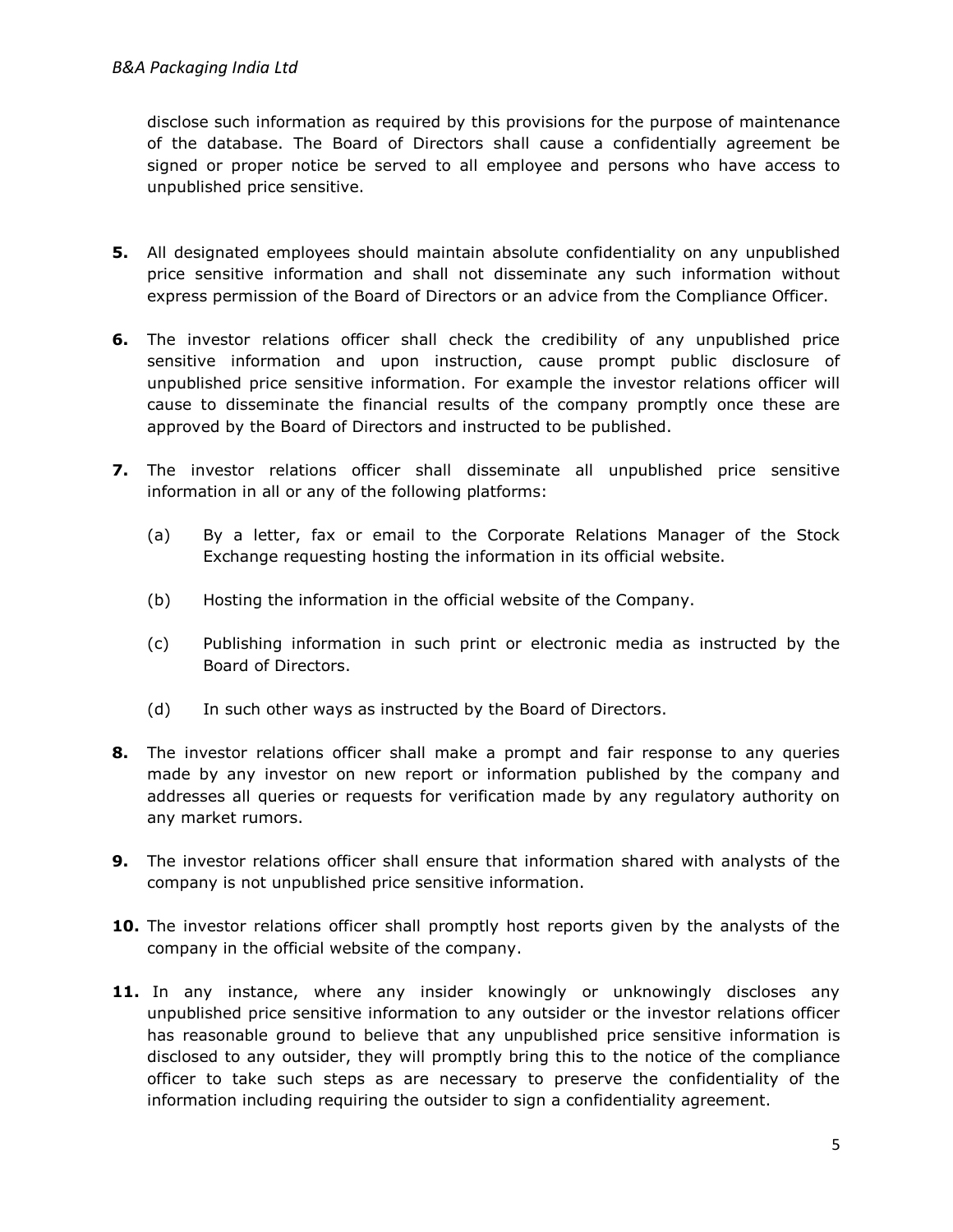# III. Code of Conduct of Fair Trading by Designated Persons of the Company

- 1. Prohibited Trades: No employee or officer of the company or their immediate relative shall trade in securities of the company while they are in possession of any unpublished price sensitive information.
- 2. Trading Window: No designated employee his immediate relatives shall trade in securities of the company when the **trading window** is closed. For the purpose of this code trading window will remain closed for a period beginning with the end of each quarter except the last quarter of any financial year and will open 48 hours of publication of quarterly financial results. Trading window will remain closed for the period beginning with the end of the financial year and will open 48 hours of publication of annual results of the company. The compliance officer in consultation with the Company Management may from time to time designate and announce intermittent closure of trading window.
- **3. Preclearance of Trade:** No designated employee or his immediate relatives shall trade in securities of the company exceeding Rs. 50,000 in value, or such higher amount as may be decided by the Board of Directors from time to time, without obtaining a preclearance from the compliance officer as provided in **Annexure-I**. However, such person shall not apply for pre-clearance of trades if he is in possession of unpublished price sensitive information even if the trading window is not closed. The compliance officer may seek declaration from the concerned person that he is not in possession of any unpublished price sensitive information. All pre cleared trades by a designated employee or his immediate relatives have to be concluded within 7 days of preclearance and should be reported to the compliance officer by email or facsimile transmission promptly upon execution of the trade as per **Annexure- II** but in no event later than the next business day after the execution of such trade. Further no designated employee or connected person or their immediate relatives shall execute a contra trade against pre cleared ones within a period of six months. The compliance officer is empowered to grant relaxation to preclearance or contra trade subject to the provisions of the Regulations but he will record the reasons in writing. The existence of the process of preclearance does not in any way obligate the compliance officer or the Board of Directors to approve any particular trades. The compliance officer may reject any trading requests at his sole and reasonable discretion. However, no preclearance is required where the trade is made pursuant to a trading plan formulated by the designated employee or their immediate relative and approved by the Board of Directors.
- 4. Trading Plan: A designated employee or their immediate relative may opt for a **trading plan** to avoid accusations of insider trading. Such trading plan should be in the form as provided in **Annexure-III** and set out the value of trades or number of securities in the company to be traded alongwith nature of trade and the intervals or dates within which the trades should be affected. A trading plan shall entail trading in the company's securities for a period not less than 12 months and should be presented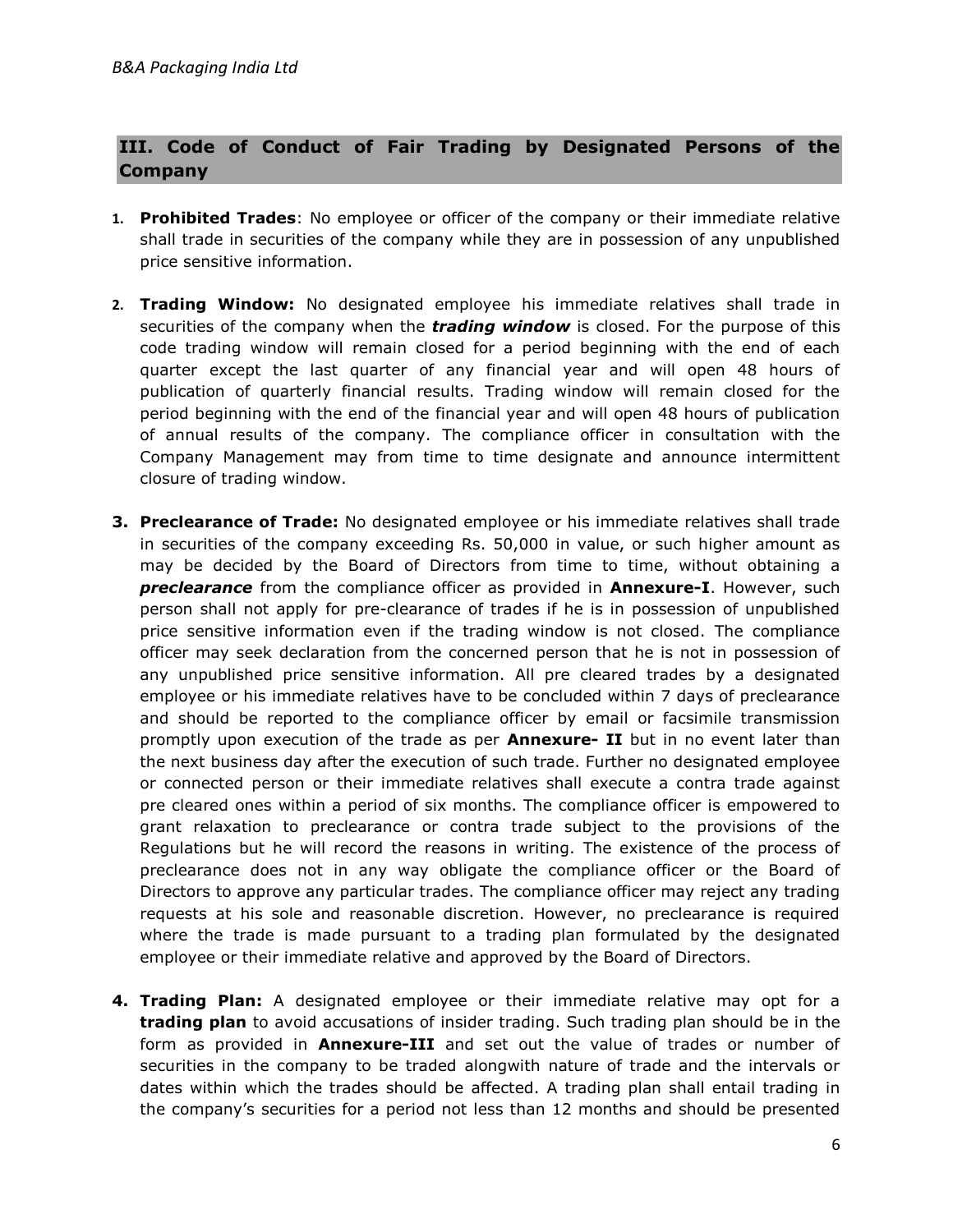before the compliance officer at least 7 months prior to the commencement of trade. However, no trading plan will be made for the periods when trading window is closed for publication of quarterly and annual results. The compliance officer shall check the trading plan to assess whether the plan would violate any of the regulations or the policy and shall be entitled to seek such express undertakings as may be necessary to ensure such assessment. Compliance Officer shall cause the trading plan be placed before the Board of Directors for approval. The Board of Directors may approve the trading plan with necessary changes as it will consider fit in this regard. The compliance officer shall notify the approved plan to the stock exchange. Once a trading plan is approved it becomes irrevocable and shall have to be mandatorily implemented without any deviation unless any unpublished price sensitive information which is in possession of the concerned person has not been made public during implementation of the plan. In such event the compliance officer shall confirm the postponement of the plan. All trades executed within trading plan should be reported to the compliance officer by email or facsimile transmission promptly upon execution of the trade but in no event later than the next business day after the execution of such trade. Further concerned employee or related person will not be entitled to initiate any other trade in company's securities outside the approved trading plan.

- **5. Disclosures:** Every Director and Key Managerial Personnel of the company holding securities of the company shall disclose his holding in the company within 30 days of the regulations taking effect in such formats as may be prescribed. Further every person being appointed a Director or Key Managerial Personnel in the company shall disclose his holding of securities in the company within 7 days of such appointment in such formats as may be prescribed.
- 6. The Board of Directors should ensure that the professional firms like auditors, analysts and consultants who are deemed to be connected person should formulate code of conduct at their own to deal with disclosure of unpublished price sensitive information of the company and code for trading of the securities of the company.
- 7. Implementation: The compliance officer shall supervise the implementation of 'Code of Fair Disclosure of Unpublished Price Sensitive Information of the Company' and 'Code of conduct for Insiders of the Company' and will ensure that all price sensitive information of the company shall be handled within the Organisation on a need-to-know basis and such information shall not be communicated to any person except in furtherance of legitimate purposes, performance of duties or discharge of legal obligation. The compliance officer shall report to the Board of Directors on implementation of the codes, any need for modification, or any contravention of the policy, on quarterly rests. The Board of Directors shall cause enquiry on becoming aware of any leak of unpublished price sensitive information or suspected leak of such information and initiate action thereof. The Whistle Blower Policy of the company shall contain provision for employees to report instance of leak of unpublished price sensitive information. Every designated employee or key managerial person shall declare adherence to the codes and confirm it in writing before the board of directors annually.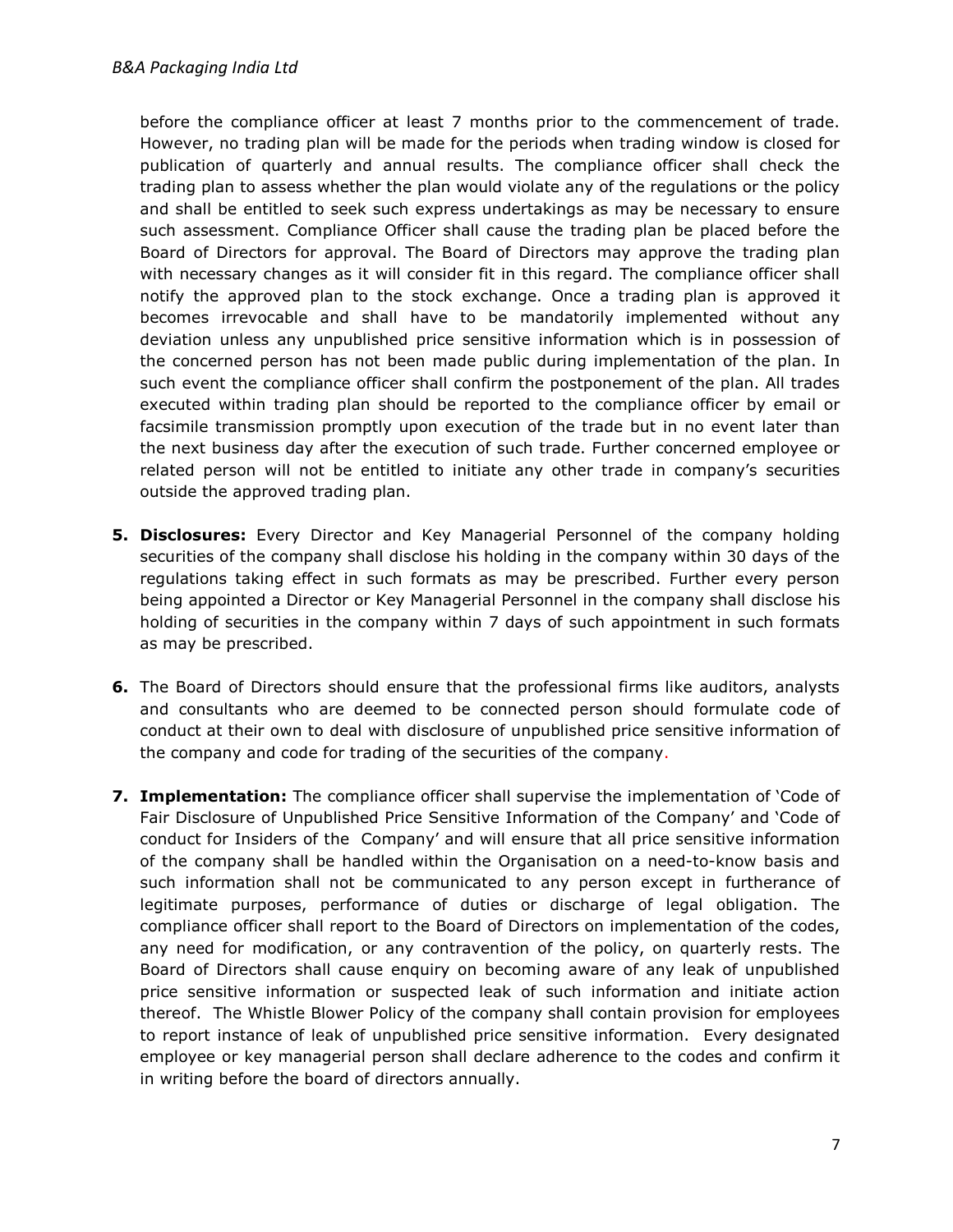## IV. Communications and Amendments

The 'Procedure and Guidelines Governing Insider Trading' will be communicated to each designated employee, connected person and directors by email or by hand and will be displayed in the website of the company.

The Board of Directors shall have the full authority to amend or modify these guidelines and waive any procedural requirements of the Policies subject to the guidelines issued by Securities and Exchange Board of India from time to time.

## V. Annexures

## ACKNOWLEDGEMENT OF RECEIPT

I hereby acknowledge that I have received a copy by email of the 'Procedures and guidelines governing Insider Trading' and agree to comply with its terms. I understand that violation of the Insider Trading laws and regulations may subject me to civil as well as criminal penalties and that violation of the terms of this Policy may subject me to disciplinary action by B&A Packaging India Ltd.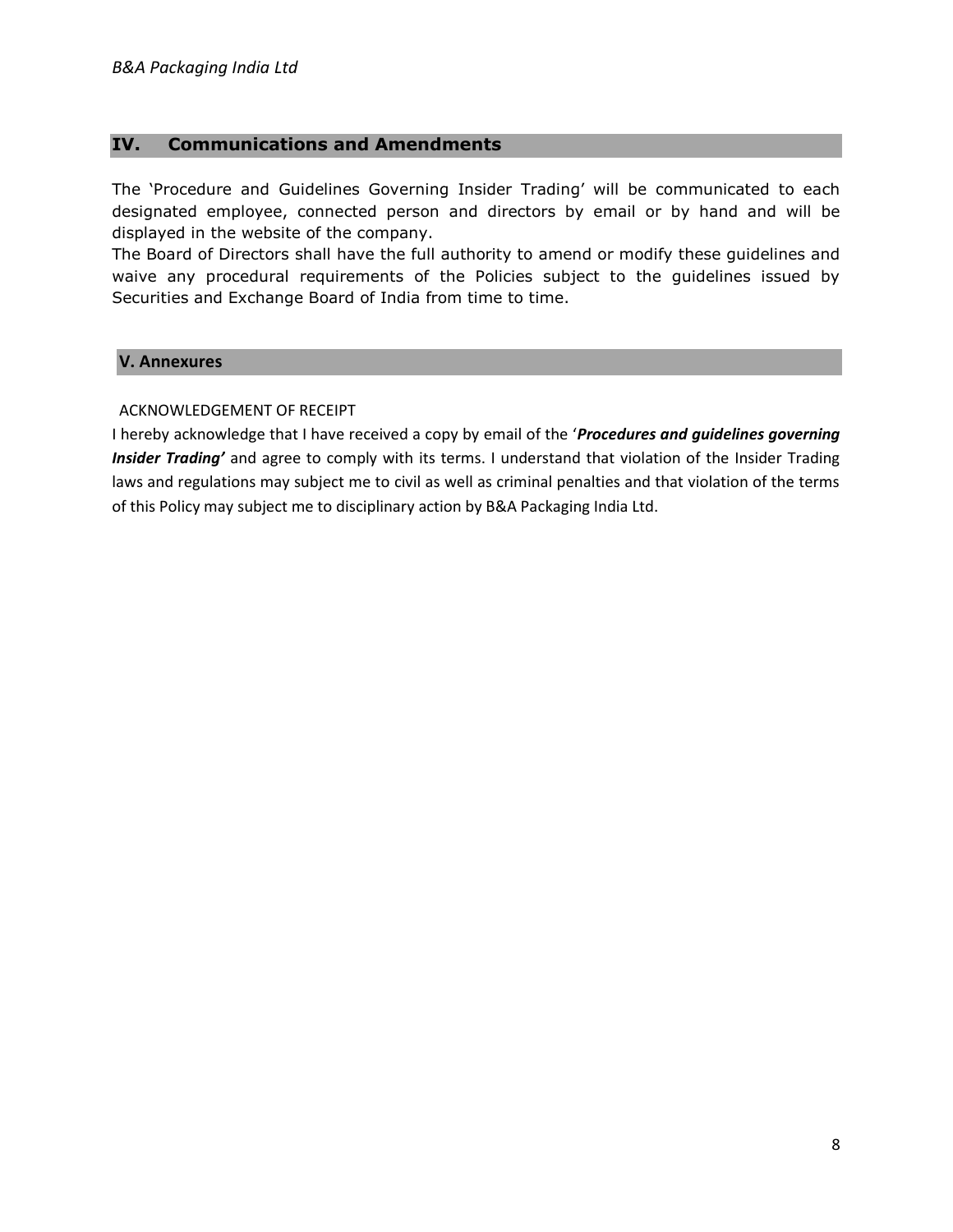### Annexure-I

### Preclearance of Trades

The Compliance Officer,

B&A Packaging India Ltd, 113, Park Street, Kolkata- 700016 From: (Name of the Insider) Internal Use Reced. Date & time: Sign:

Date:

I hereby notify that I intend to sell/purchase (cross out inapplicable words) \_\_\_\_\_\_\_\_\_\_ (number) of equity shares in B&A Packaging India Ltd on \_\_\_\_\_\_\_ (date) on behalf of \_\_\_\_\_\_\_\_\_\_\_\_\_\_\_\_\_(indicate in whose name the shares will be registered).

In connection of the proposed trade, I hereby certify that:

- 1. I am not in possession of any 'unpublished price sensitive information' concerning B&A Packaging India Ltd as defined in ''Procedures and guidelines governing Insider Trading'.
- 2. To the best of my knowledge, the proposed trade does not violate the trading restrictions of regulation 4 of the Securities And Exchange Board of India (Prohibition of Insider Trading) Regulations, 2015.

I understand that if I trade while possessing such information or in violation of such trading restrictions, I may be subject to civil and/or criminal penalties and may be subject to sanctions by B&A Ltd as set forth in the Policy.

Submitted By

\_\_\_\_\_\_\_\_\_\_ (Signature)

 $-$  (Name)

\_\_\_\_\_\_\_\_\_\_\_\_\_\_ (Title if signing on behalf

of any body corporate, partnership or other entity)

Reviewed and approved/ disapproved on behalf B&A Packaging India Ltd

\_\_\_\_\_ Compliance Officer

\_\_\_\_\_\_\_\_\_\_\_\_\_\_\_\_\_ Date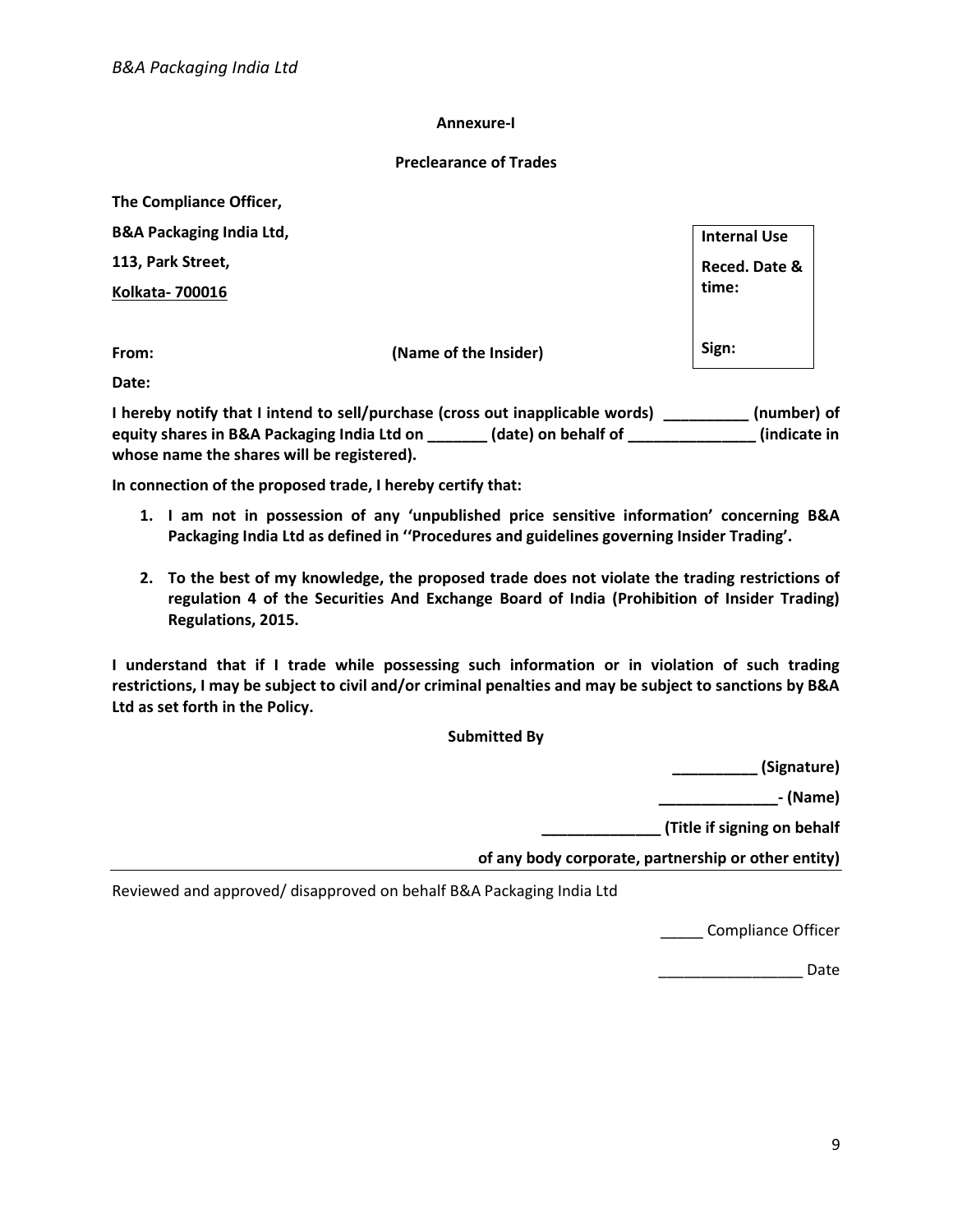Annexure-II

### Confirmation of Trade

The Compliance Officer,  $\qquad \qquad$  Date:

B&A Packaging India Ltd,

113, Park Street,

Kolkata- 700016

Dear Sir,

I confirm that the trade which was approved vide my application dated \_\_\_\_\_\_\_ for pre-clearance of trades/ trading plan (strike out which is not applicable) was completed on \_\_\_\_\_\_ by purchasing/selling (strike out which is not applicable) \_\_\_\_\_\_ nos. of equity shares of the company @ **\_\_\_\_\_** per share.

Name:

Signature: